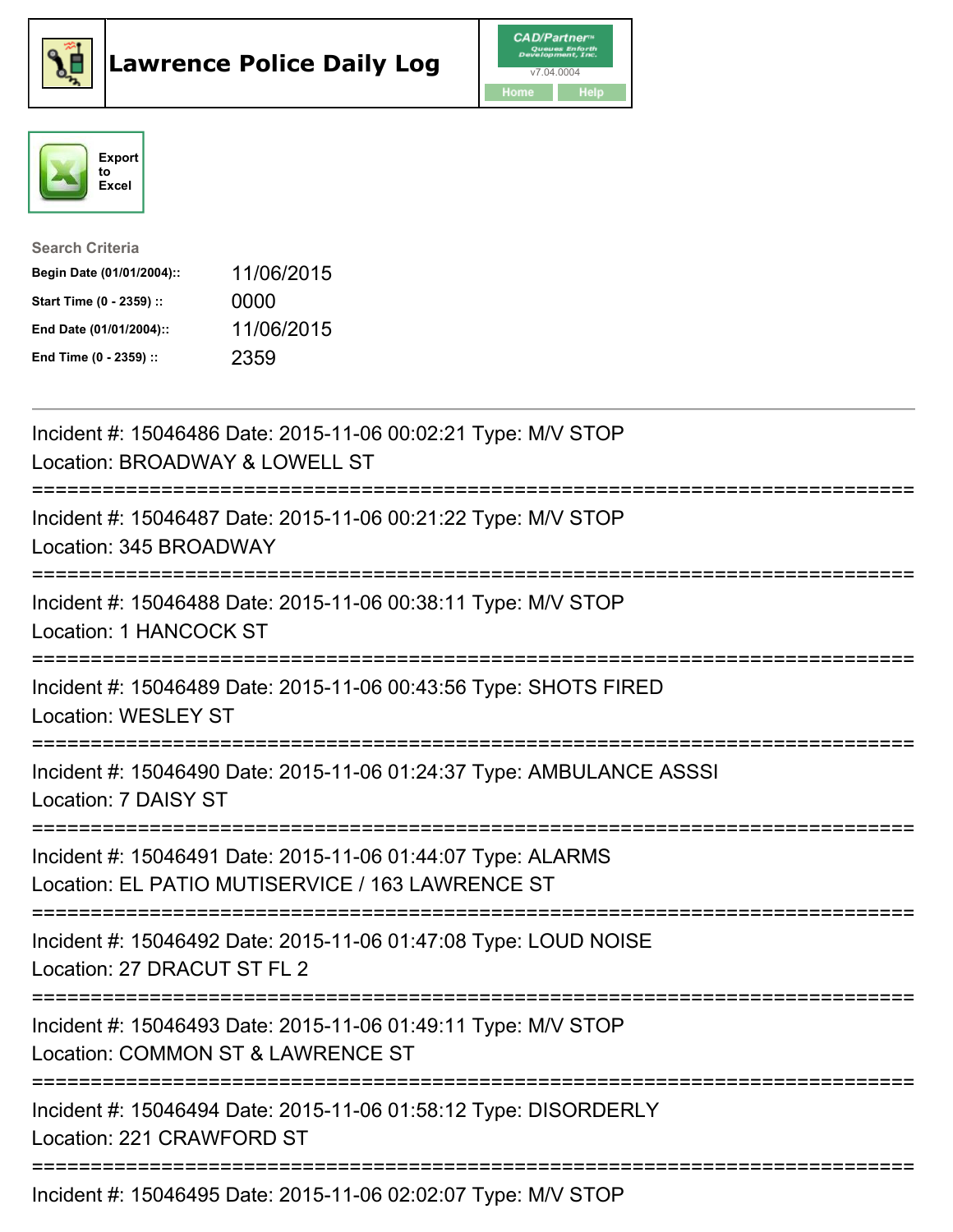| Location: ESSEX ST & HAMPSHIRE ST                                                                                                           |
|---------------------------------------------------------------------------------------------------------------------------------------------|
| Incident #: 15046496 Date: 2015-11-06 02:05:26 Type: M/V STOP<br>Location: FITZ ST & LAWRENCE ST                                            |
| Incident #: 15046497 Date: 2015-11-06 02:15:21 Type: M/V STOP<br>Location: WINTHROP AV & RT 495                                             |
| Incident #: 15046498 Date: 2015-11-06 02:20:15 Type: SPECIAL CHECK<br>Location: WHITE SWAN / null                                           |
| ===========================<br>Incident #: 15046499 Date: 2015-11-06 02:25:00 Type: M/V STOP<br>Location: 700 ESSEX ST                      |
| Incident #: 15046500 Date: 2015-11-06 02:31:48 Type: M/V STOP<br>Location: OSGOOD ST AND ANDOVER ST<br>==================================== |
| Incident #: 15046501 Date: 2015-11-06 02:39:43 Type: M/V STOP<br>Location: 700 ESSEX ST                                                     |
| Incident #: 15046502 Date: 2015-11-06 03:01:46 Type: M/V STOP<br>Location: SALEM ST AND OSGOOD ST                                           |
| Incident #: 15046503 Date: 2015-11-06 03:05:39 Type: ALARMS<br>Location: DOMINOS / 58 S BROADWAY                                            |
| Incident #: 15046504 Date: 2015-11-06 03:12:28 Type: B&E/MV/PAST<br>Location: 700 ESSEX ST                                                  |
| Incident #: 15046505 Date: 2015-11-06 03:31:47 Type: M/V STOP<br>Location: 31 MERRIMACK ST                                                  |
| Incident #: 15046506 Date: 2015-11-06 03:42:06 Type: ALARMS<br>Location: AVILA PLUMBING + HEATING CONT / 112 CROSS ST                       |
| Incident #: 15046507 Date: 2015-11-06 04:23:24 Type: ALARMS<br>Location: TACO BELL / 79 WINTHROP AV                                         |
| Incident #: 15046508 Date: 2015-11-06 05:32:55 Type: ALARMS<br>Location: TACO BELL / 79 WINTHROP AV                                         |
| Incident #: 15046509 Date: 2015-11-06 05:42:26 Type: ALARMS                                                                                 |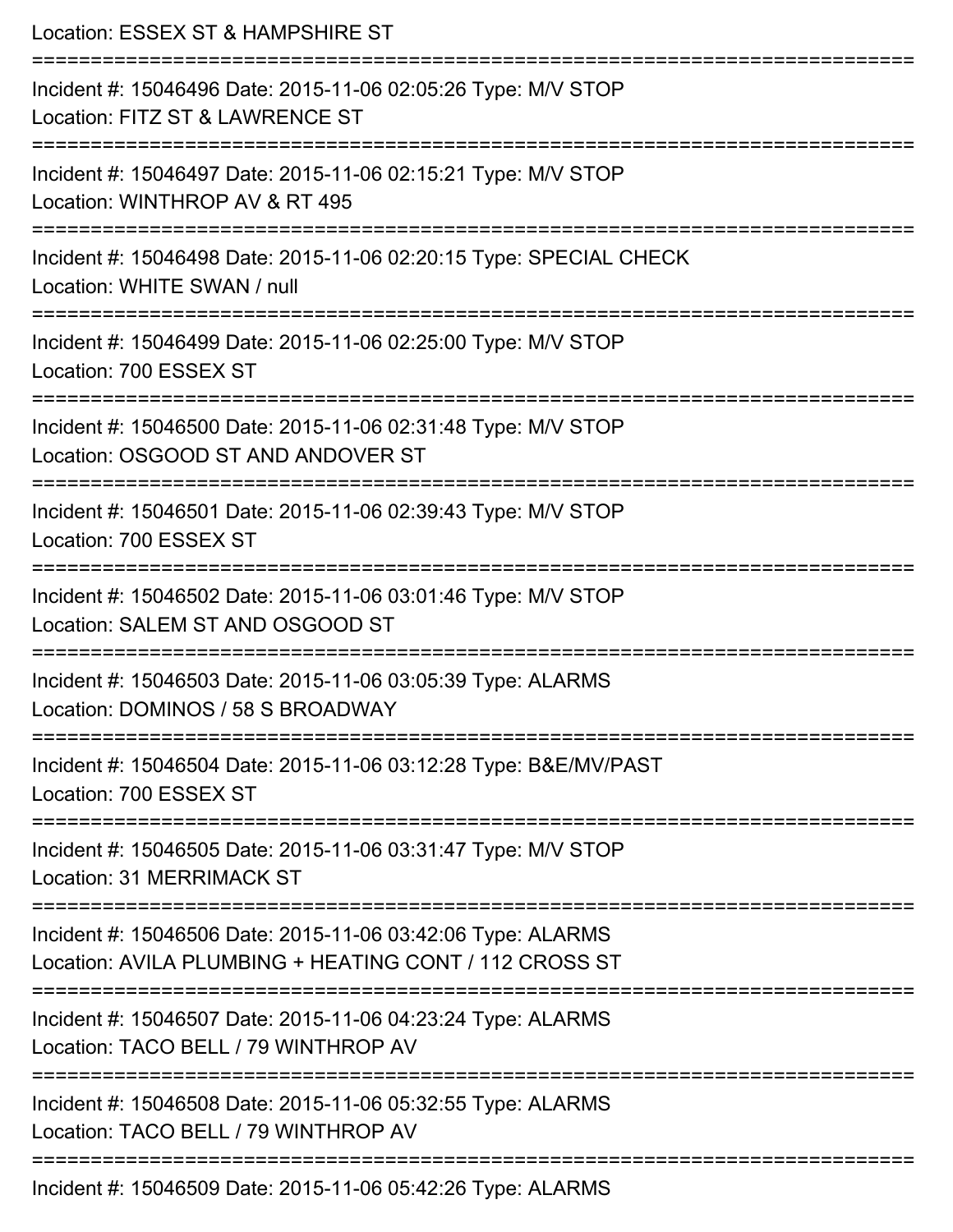| Incident #: 15046510 Date: 2015-11-06 06:35:12 Type: M/V STOP<br>Location: FERRY ST & MANN ST                    |
|------------------------------------------------------------------------------------------------------------------|
| Incident #: 15046511 Date: 2015-11-06 06:59:33 Type: ALARMS<br>Location: COMMONWEALTH MOTORS / 1 COMMONWEALTH DR |
| Incident #: 15046512 Date: 2015-11-06 07:21:31 Type: CK WELL BEING<br>Location: 235 BROADWAY #7                  |
| Incident #: 15046513 Date: 2015-11-06 07:24:56 Type: MEDIC SUPPORT<br>Location: 48 W DALTON ST #23-3             |
| Incident #: 15046514 Date: 2015-11-06 07:25:29 Type: LARCENY/PAST<br>Location: 600 BROADWAY                      |
| Incident #: 15046515 Date: 2015-11-06 07:26:35 Type: M/V STOP<br>Location: ABBOTT ST & PARKER ST                 |
| Incident #: 15046516 Date: 2015-11-06 07:43:01 Type: CK WELL BEING<br>Location: 331 SALEM ST #B                  |
| Incident #: 15046518 Date: 2015-11-06 07:43:39 Type: IDENTITY THEFT<br>Location: 50 COMMON ST                    |
| Incident #: 15046517 Date: 2015-11-06 07:44:30 Type: M/V STOP<br>Location: MERRIMACK ST & RT 495                 |
| Incident #: 15046520 Date: 2015-11-06 07:49:44 Type: CK WELL BEING<br>Location: 7 COURT ST                       |
| Incident #: 15046519 Date: 2015-11-06 07:50:03 Type: M/V STOP<br>Location: BROADWAY & TREMONT ST                 |
| Incident #: 15046521 Date: 2015-11-06 07:58:52 Type: M/V STOP<br>Location: JAMES ST & MT VERNON ST               |
| Incident #: 15046522 Date: 2015-11-06 08:08:08 Type: M/V STOP<br>Location: MT VERNON CIR & MT VERNON ST          |
| Incident #: 15046523 Date: 2015-11-06 08:08:59 Type: AUTO ACC/NO PI                                              |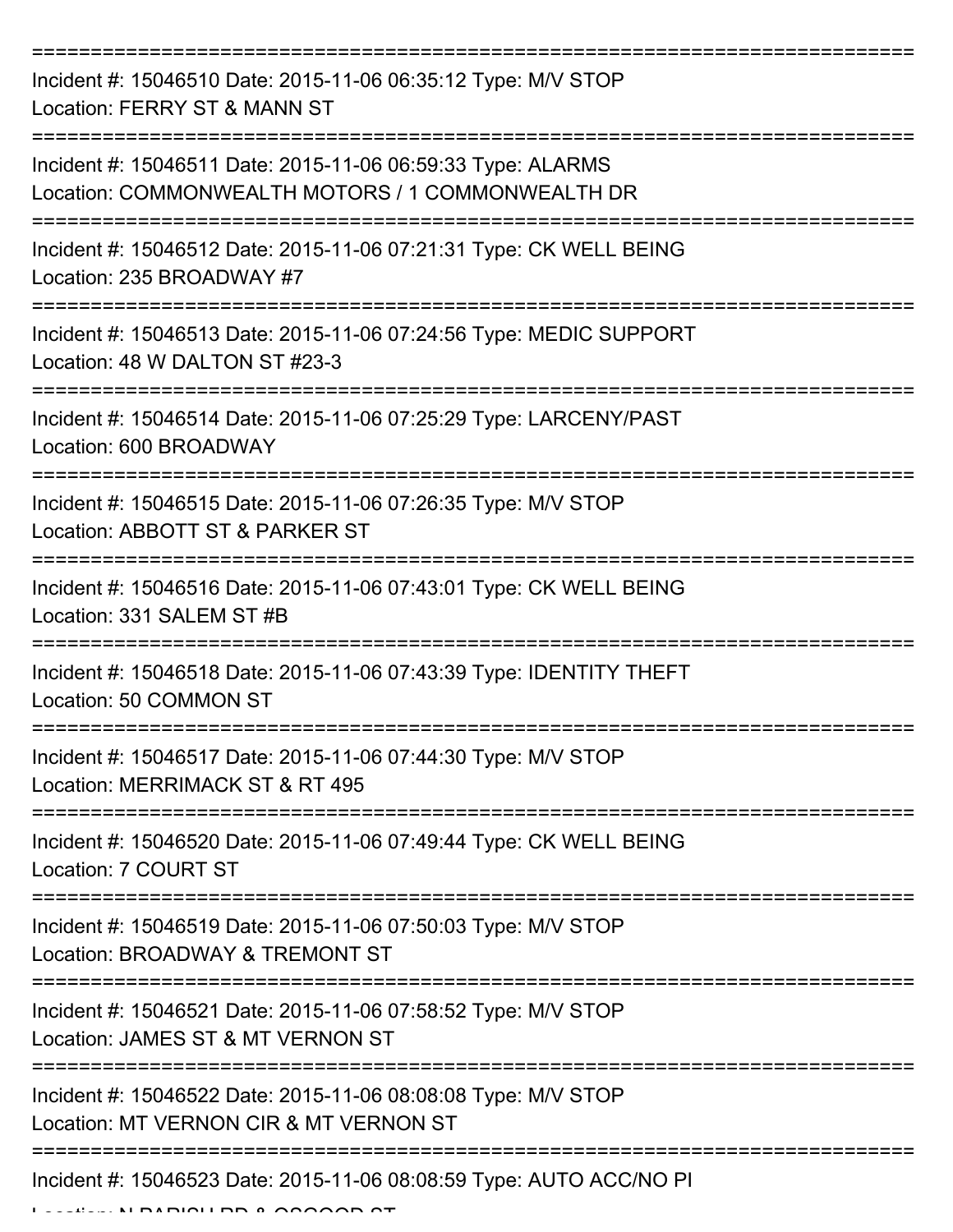| Incident #: 15046524 Date: 2015-11-06 08:14:51 Type: M/V STOP<br>Location: BROADWAY & TREMONT ST                    |
|---------------------------------------------------------------------------------------------------------------------|
| Incident #: 15046525 Date: 2015-11-06 08:15:51 Type: MEDIC SUPPORT<br>Location: 600 BROADWAY #425                   |
| Incident #: 15046526 Date: 2015-11-06 08:17:41 Type: MEDIC SUPPORT<br>Location: 52 WILLOW ST FL 2                   |
| Incident #: 15046527 Date: 2015-11-06 08:21:38 Type: AUTO ACC/NO PI<br>Location: 160 WINTHROP AV                    |
| Incident #: 15046528 Date: 2015-11-06 08:27:09 Type: ALARMS<br>Location: BETEL HAIR SALON / 144 COMMON ST           |
| Incident #: 15046529 Date: 2015-11-06 08:28:34 Type: B&E/MV/PAST<br>Location: 50 ISLAND ST<br>--------------------- |
| Incident #: 15046530 Date: 2015-11-06 08:32:29 Type: CLOSE STREET<br>Location: MYRTLE ST & WALNUT ST                |
| Incident #: 15046531 Date: 2015-11-06 08:32:51 Type: CLOSE STREET<br>Location: WILMOT ST                            |
| Incident #: 15046532 Date: 2015-11-06 08:36:21 Type: CLOSE STREET<br>Location: HAVERHILL ST & UNION ST              |
| Incident #: 15046533 Date: 2015-11-06 08:37:28 Type: CLOSE STREET<br>Location: ELM ST & HAMPSHIRE ST                |
| Incident #: 15046534 Date: 2015-11-06 08:38:55 Type: CK WELL BEING<br>Location: BROADWAY & WATER ST                 |
| Incident #: 15046535 Date: 2015-11-06 08:48:46 Type: CLOSE STREET<br>Location: AVON ST & JACKSON ST                 |
| Incident #: 15046536 Date: 2015-11-06 08:53:25 Type: CLOSE STREET<br>Location: AVON ST & JACKSON ST                 |
| Incident #: 15046537 Date: 2015-11-06 09:00:22 Type: CK WELL BEING                                                  |

Location: ESSEY ST & MEDEODD ST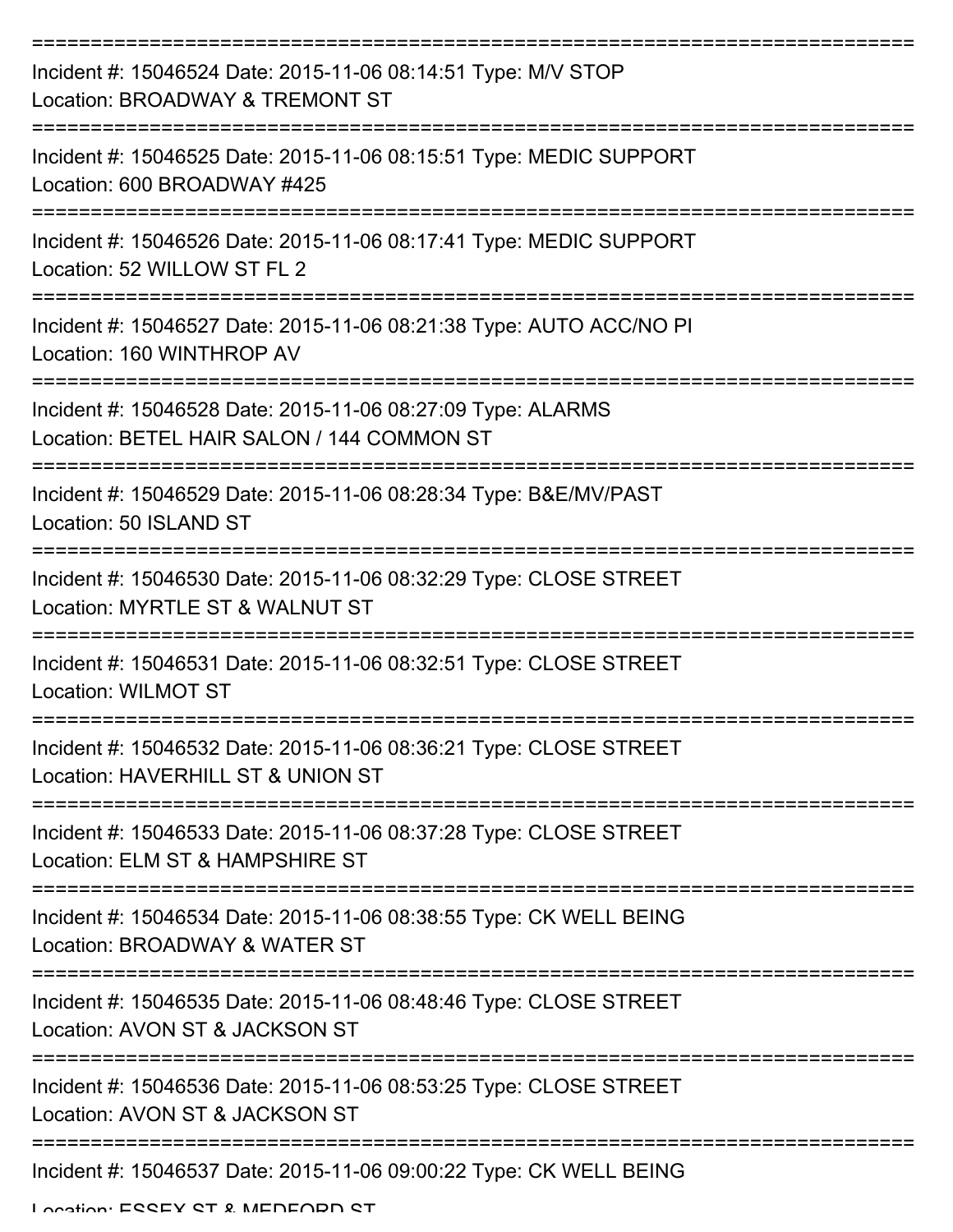| Incident #: 15046538 Date: 2015-11-06 09:12:50 Type: INVESTIGATION<br>Location: SOUTH LAWRENCE EAST SCHOOL / 165 CRAWFORD ST |
|------------------------------------------------------------------------------------------------------------------------------|
| Incident #: 15046539 Date: 2015-11-06 09:23:51 Type: DOMESTIC/PROG<br>Location: 305 PROSPECT ST                              |
| Incident #: 15046540 Date: 2015-11-06 09:35:26 Type: MEDIC SUPPORT<br>Location: E PLATT ST & MARSTON ST                      |
| Incident #: 15046542 Date: 2015-11-06 09:36:06 Type: HIT & RUN M/V<br>Location: 89 RAILROAD ST                               |
| Incident #: 15046541 Date: 2015-11-06 09:37:35 Type: GENERAL SERV<br>Location: 70 N PARISH RD                                |
| Incident #: 15046543 Date: 2015-11-06 09:44:34 Type: KEEP PEACE<br>Location: 93 FOSTER ST                                    |
| Incident #: 15046544 Date: 2015-11-06 10:00:34 Type: MAL DAMAGE<br>Location: 538 S UNION ST                                  |
| Incident #: 15046545 Date: 2015-11-06 10:04:48 Type: INVESTIGATION<br>Location: 473 HAVERHILL ST                             |
| Incident #: 15046546 Date: 2015-11-06 10:08:14 Type: M/V STOP<br>Location: 55 WINTHROP AV                                    |
| Incident #: 15046547 Date: 2015-11-06 10:09:04 Type: UNWANTEDGUEST<br>Location: DEMOULAS MARKET / 700 ESSEX ST               |
| Incident #: 15046548 Date: 2015-11-06 10:17:23 Type: INVESTIGATION<br>Location: 70 N PARISH RD                               |
| Incident #: 15046549 Date: 2015-11-06 10:24:14 Type: M/V STOP<br>Location: GRAFTON ST & WINTHROP AV                          |
| Incident #: 15046550 Date: 2015-11-06 10:26:21 Type: M/V STOP<br>Location: BROADWAY & TREMONT ST                             |
| Incident #: 15046551 Date: 2015-11-06 10:26:54 Type: M/V STOP                                                                |

Location: 360 MERRIMACK ST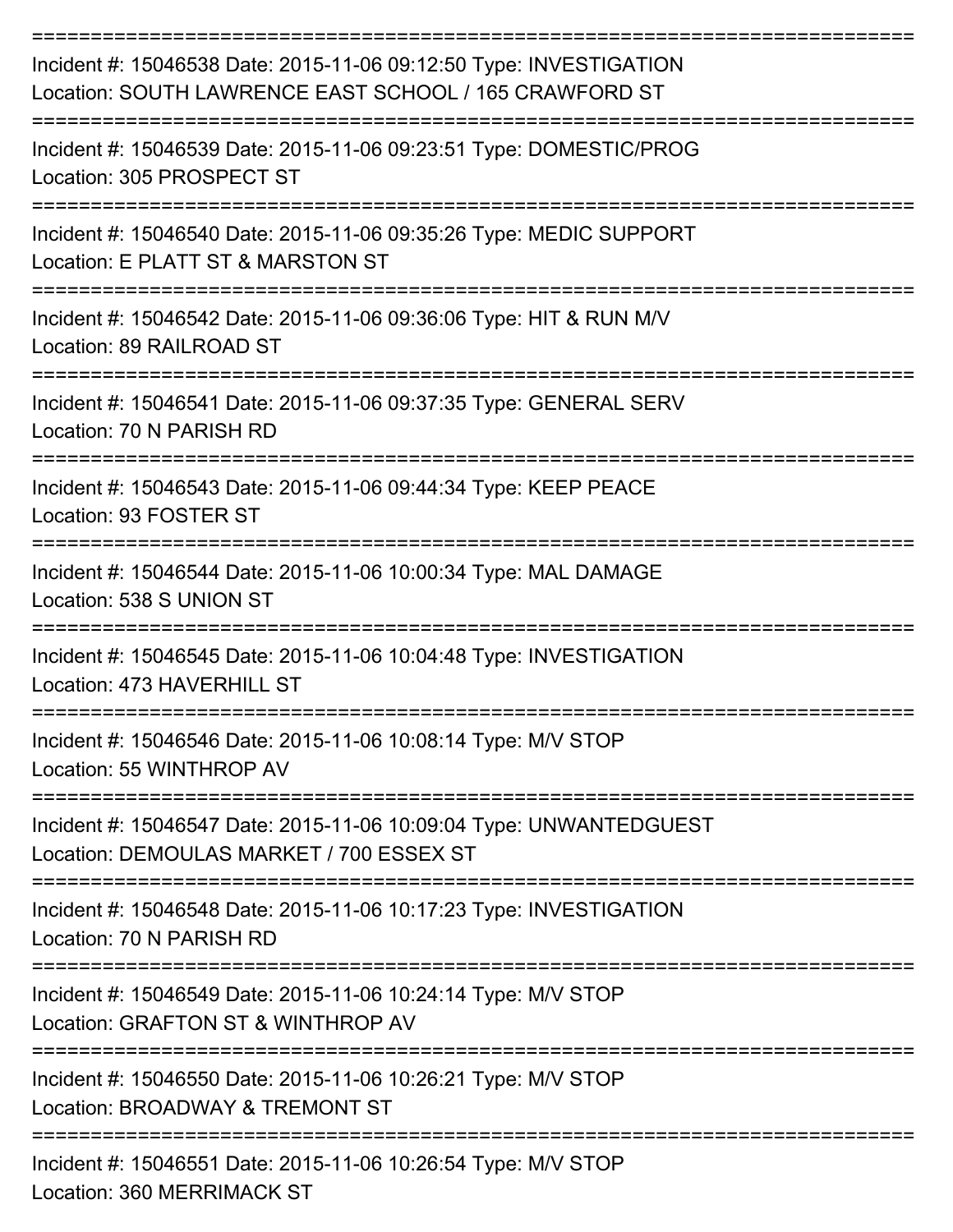| Incident #: 15046552 Date: 2015-11-06 10:30:30 Type: PARK & WALK<br>Location: BROADWAY                                                  |
|-----------------------------------------------------------------------------------------------------------------------------------------|
| ==================================<br>Incident #: 15046553 Date: 2015-11-06 10:30:58 Type: INVESTIGATION<br>Location: 70 N PARISH RD    |
| Incident #: 15046554 Date: 2015-11-06 10:32:12 Type: SPECIAL CHECK<br>Location: 15 UNION ST<br>:===============================         |
| Incident #: 15046555 Date: 2015-11-06 10:34:10 Type: M/V STOP<br>Location: 360 MERRIMACK ST<br>====================<br>---------------- |
| Incident #: 15046556 Date: 2015-11-06 10:35:56 Type: TEST QED<br>Location: 262 BROADWAY                                                 |
| Incident #: 15046557 Date: 2015-11-06 10:42:38 Type: ADMININSTR<br>Location: 205 BROADWAY                                               |
| :====================================<br>Incident #: 15046558 Date: 2015-11-06 10:52:39 Type: TOW OF M/V<br>Location: 272 LAWRENCE ST   |
| Incident #: 15046559 Date: 2015-11-06 10:55:27 Type: M/V STOP<br>Location: GRAFTON ST & WINTHROP AV                                     |
| Incident #: 15046560 Date: 2015-11-06 10:57:52 Type: THREATS<br>Location: SOCIAL SECURITY / 439 S UNION ST #208                         |
| Incident #: 15046561 Date: 2015-11-06 10:59:30 Type: INVESTIGATION<br>Location: 90 LOWELL ST                                            |
| Incident #: 15046562 Date: 2015-11-06 11:04:27 Type: M/V STOP<br><b>Location: 500 MERRIMACK ST</b>                                      |
| Incident #: 15046563 Date: 2015-11-06 11:13:35 Type: M/V STOP<br>Location: APPLETON ST & ESSEX ST                                       |
| Incident #: 15046564 Date: 2015-11-06 11:29:56 Type: DRUG VIO<br>Location: 15 UNION                                                     |
| Incident #: 15046565 Date: 2015-11-06 11:31:11 Type: 209A/SERVE<br>Location: 1 TREMONT ST #8                                            |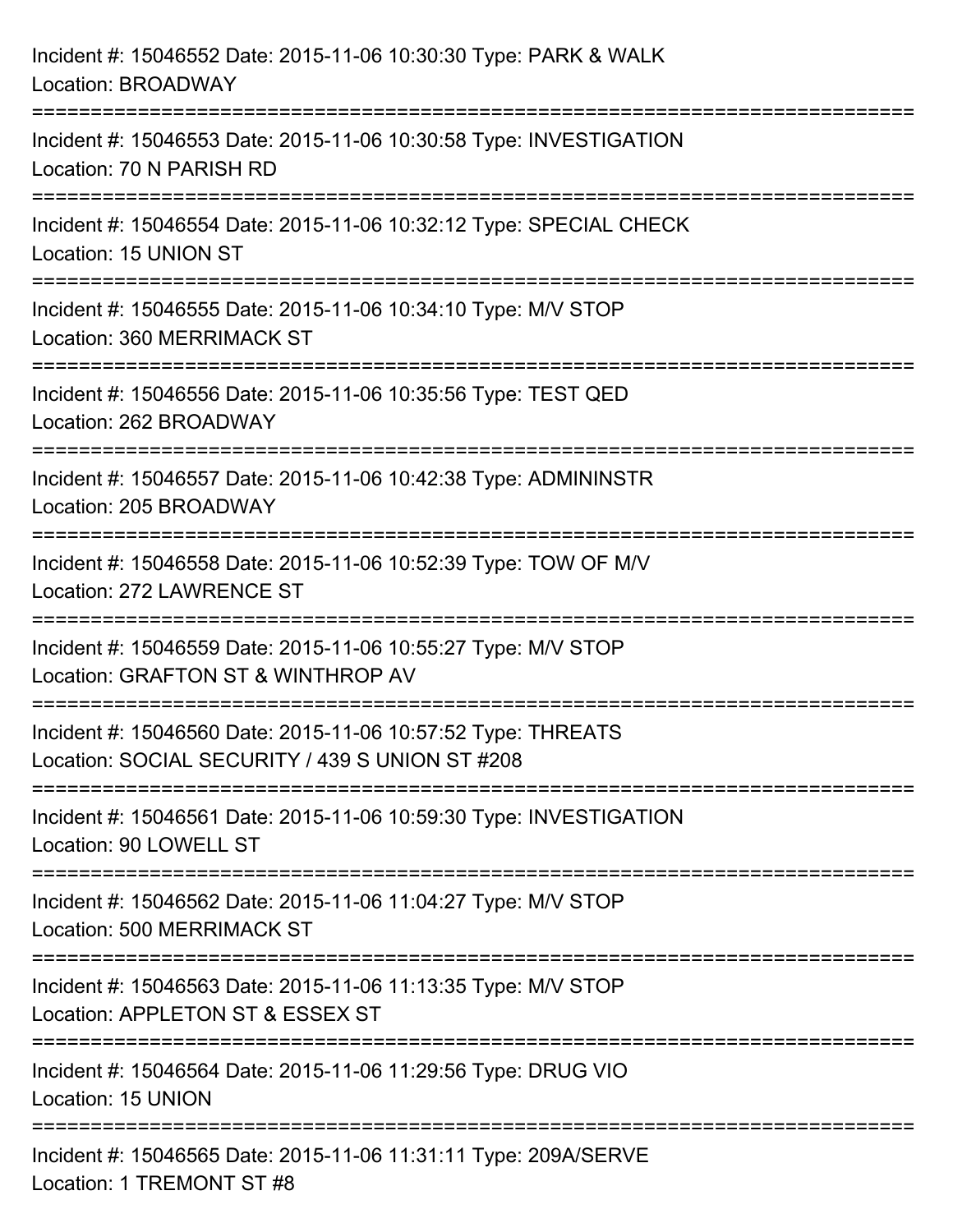| Incident #: 15046566 Date: 2015-11-06 11:33:11 Type: LARCENY/PAST<br>Location: 204 BROADWAY            |
|--------------------------------------------------------------------------------------------------------|
| Incident #: 15046567 Date: 2015-11-06 11:35:38 Type: M/V STOP<br>Location: 205 BROADWAY                |
| Incident #: 15046568 Date: 2015-11-06 11:38:12 Type: WARRANT SERVE<br>Location: 290 ELM                |
| Incident #: 15046569 Date: 2015-11-06 11:40:19 Type: MAN DOWN<br>Location: 149 HOWARD ST               |
| Incident #: 15046570 Date: 2015-11-06 11:44:26 Type: 209A/SERVE<br>Location: 81 CROSS ST               |
| Incident #: 15046571 Date: 2015-11-06 11:53:46 Type: HARASSMENT<br>Location: 570 S UNION ST #12        |
| Incident #: 15046573 Date: 2015-11-06 11:56:55 Type: B&E/PROG<br>Location: 47 KENT ST                  |
| Incident #: 15046572 Date: 2015-11-06 11:58:51 Type: HIT & RUN M/V<br>Location: 490 HAMPSHIRE ST       |
| Incident #: 15046574 Date: 2015-11-06 12:02:33 Type: SUS PERS/MV<br>Location: HAMPSHIRE ST & VALLEY ST |
| Incident #: 15046575 Date: 2015-11-06 12:08:06 Type: 209A/SERVE<br>Location: 38 CHELMSFORD ST #204B    |
| Incident #: 15046576 Date: 2015-11-06 12:09:20 Type: INVESTIGATION<br>Location: 204 BROADWAY           |
| Incident #: 15046577 Date: 2015-11-06 12:17:07 Type: HIT & RUN M/V<br>Location: 439 S UNION ST         |
| Incident #: 15046578 Date: 2015-11-06 12:18:49 Type: 209A/SERVE<br>Location: 51 BASSWOOD ST            |
| Incident #: 15046579 Date: 2015-11-06 12:22:53 Type: UNWANTEDGUEST<br>Location: 7-ELEVE / 360 BROADWAY |

===========================================================================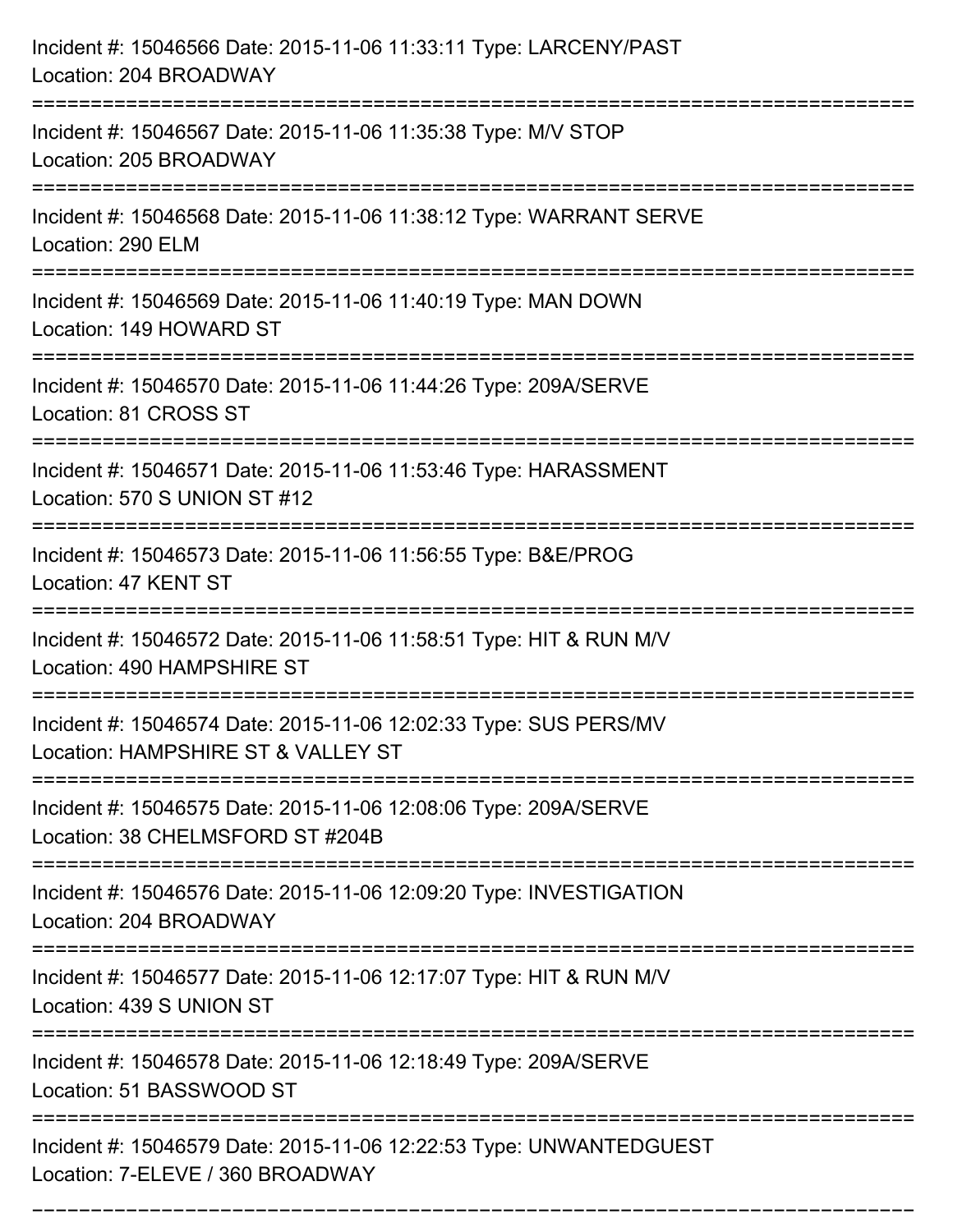| Incident #: 15046580 Date: 2015-11-06 12:24:12 Type: DRUG VIO<br>Location: BELMONT ST & ERVING AV<br>========================         |
|---------------------------------------------------------------------------------------------------------------------------------------|
| Incident #: 15046581 Date: 2015-11-06 12:32:25 Type: DRUG VIO<br>Location: ERVING AV & JACKSON ST                                     |
| Incident #: 15046582 Date: 2015-11-06 12:34:58 Type: CK WELL BEING<br>Location: 73 SHAWSHEEN RD<br>================================== |
| Incident #: 15046583 Date: 2015-11-06 12:36:29 Type: 209A/SERVE<br>Location: 22 KENDALL ST                                            |
| Incident #: 15046584 Date: 2015-11-06 12:49:42 Type: M/V STOP<br>Location: 60 MERRIMACK ST                                            |
| Incident #: 15046585 Date: 2015-11-06 12:50:57 Type: 209A/SERVE<br><b>Location: 5D SUMMER STREET</b>                                  |
| Incident #: 15046586 Date: 2015-11-06 12:54:15 Type: HIT & RUN M/V<br>Location: LAWRENCE ST & PARK ST                                 |
| Incident #: 15046587 Date: 2015-11-06 13:18:09 Type: 209A/SERVE<br>Location: 501 ANDOVER ST                                           |
| Incident #: 15046588 Date: 2015-11-06 13:46:50 Type: 209A/SERVE<br>Location: 77 S UNION ST #112                                       |
| Incident #: 15046589 Date: 2015-11-06 13:57:48 Type: NOISE ORD<br>Location: 81 AVON ST                                                |
| Incident #: 15046590 Date: 2015-11-06 14:01:20 Type: ALARM/BURG<br>Location: 7 ASH ST                                                 |
| Incident #: 15046591 Date: 2015-11-06 14:04:06 Type: MV/BLOCKING<br>Location: 208 WILLOW ST                                           |
| Incident #: 15046592 Date: 2015-11-06 14:05:38 Type: INVESTIGATION<br>Location: 220 FERRY ST                                          |
| Incident #: 15046593 Date: 2015-11-06 14:15:18 Type: HIT & RUN M/V<br>Location: 40 UNION ST                                           |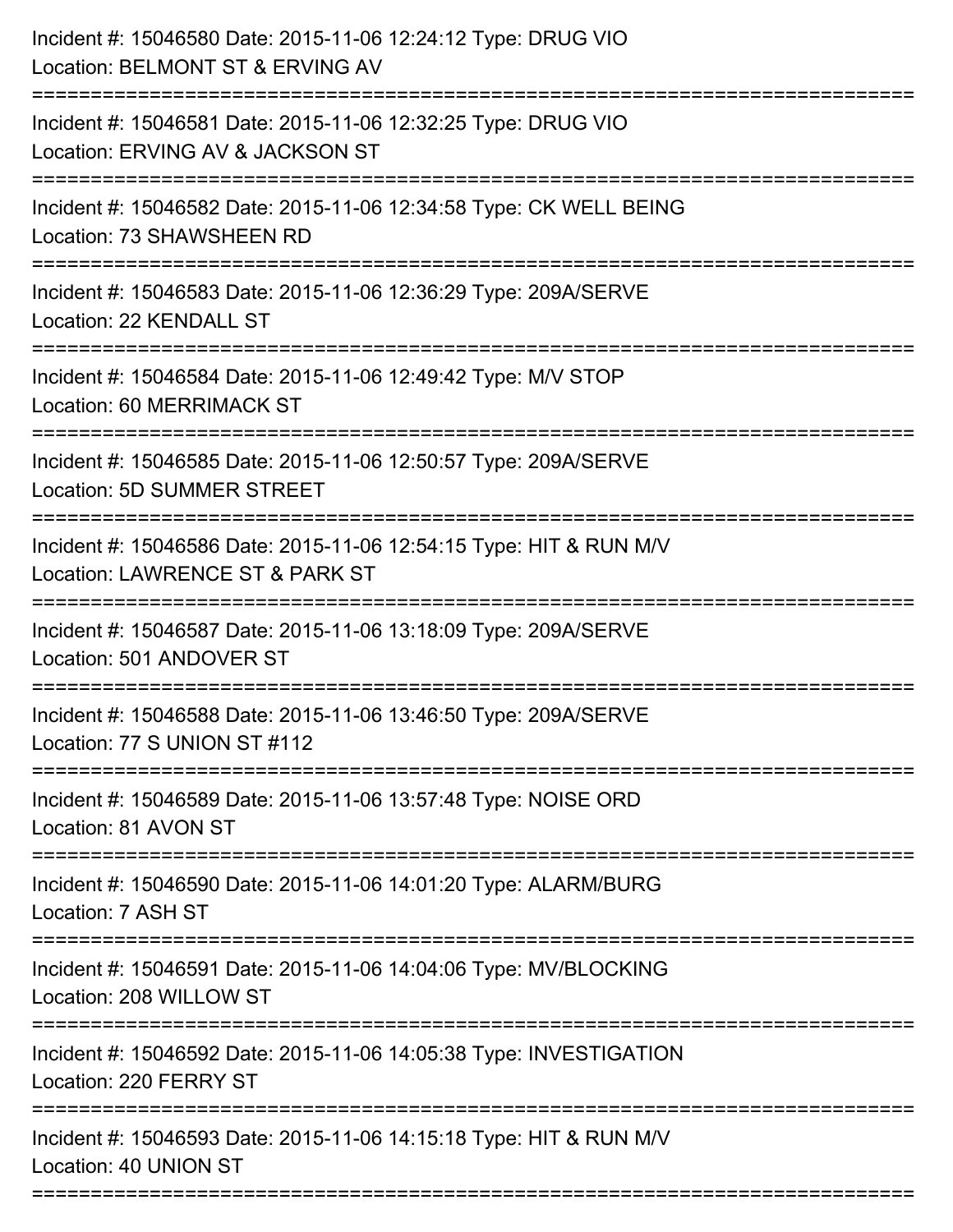Location: 239 JACKSON ST

| Incident #: 15046595 Date: 2015-11-06 14:21:46 Type: A&B PROG<br>Location: LOWELL ST & OXFORD ST                              |
|-------------------------------------------------------------------------------------------------------------------------------|
| Incident #: 15046596 Date: 2015-11-06 14:46:24 Type: DRUG VIO<br>Location: 70 N PARISH RD                                     |
| Incident #: 15046597 Date: 2015-11-06 14:50:59 Type: BUILDING CHK<br>Location: 76 S BROADWAY                                  |
| Incident #: 15046598 Date: 2015-11-06 14:51:03 Type: STOL/MV/PAS<br>Location: 455 LOWELL ST                                   |
| Incident #: 15046599 Date: 2015-11-06 15:14:02 Type: DOMESTIC/PROG<br><b>Location: 12 METHUEN ST</b>                          |
| Incident #: 15046600 Date: 2015-11-06 15:14:41 Type: DOMESTIC/PAST<br><b>Location: 1 GENERAL ST</b>                           |
| Incident #: 15046601 Date: 2015-11-06 15:35:32 Type: HARASSMENT<br>Location: BRUCE SCHOOL / 135 BUTLER ST                     |
| Incident #: 15046602 Date: 2015-11-06 15:40:42 Type: HIT & RUN M/V<br>Location: 99 PARK ST                                    |
| Incident #: 15046603 Date: 2015-11-06 15:41:08 Type: KEEP PEACE<br>Location: 54 NEWBURY ST                                    |
| ===================<br>Incident #: 15046604 Date: 2015-11-06 15:51:23 Type: AUTO ACC/PI<br>Location: CENTRE ST & HAMPSHIRE ST |
| Incident #: 15046605 Date: 2015-11-06 15:51:43 Type: SUICIDE ATTEMPT<br>Location: 90 LOWELL ST                                |
| Incident #: 15046606 Date: 2015-11-06 16:03:18 Type: DISABLED MV<br>Location: MERRIMACK ST & PARKER ST                        |
| Incident #: 15046607 Date: 2015-11-06 16:24:19 Type: AUTO ACC/NO PI<br>Location: 172 LAWRENCE ST                              |
|                                                                                                                               |

Incident #: 15046608 Date: 2015 11 06 16:31:05 Type: LIC PLATE STO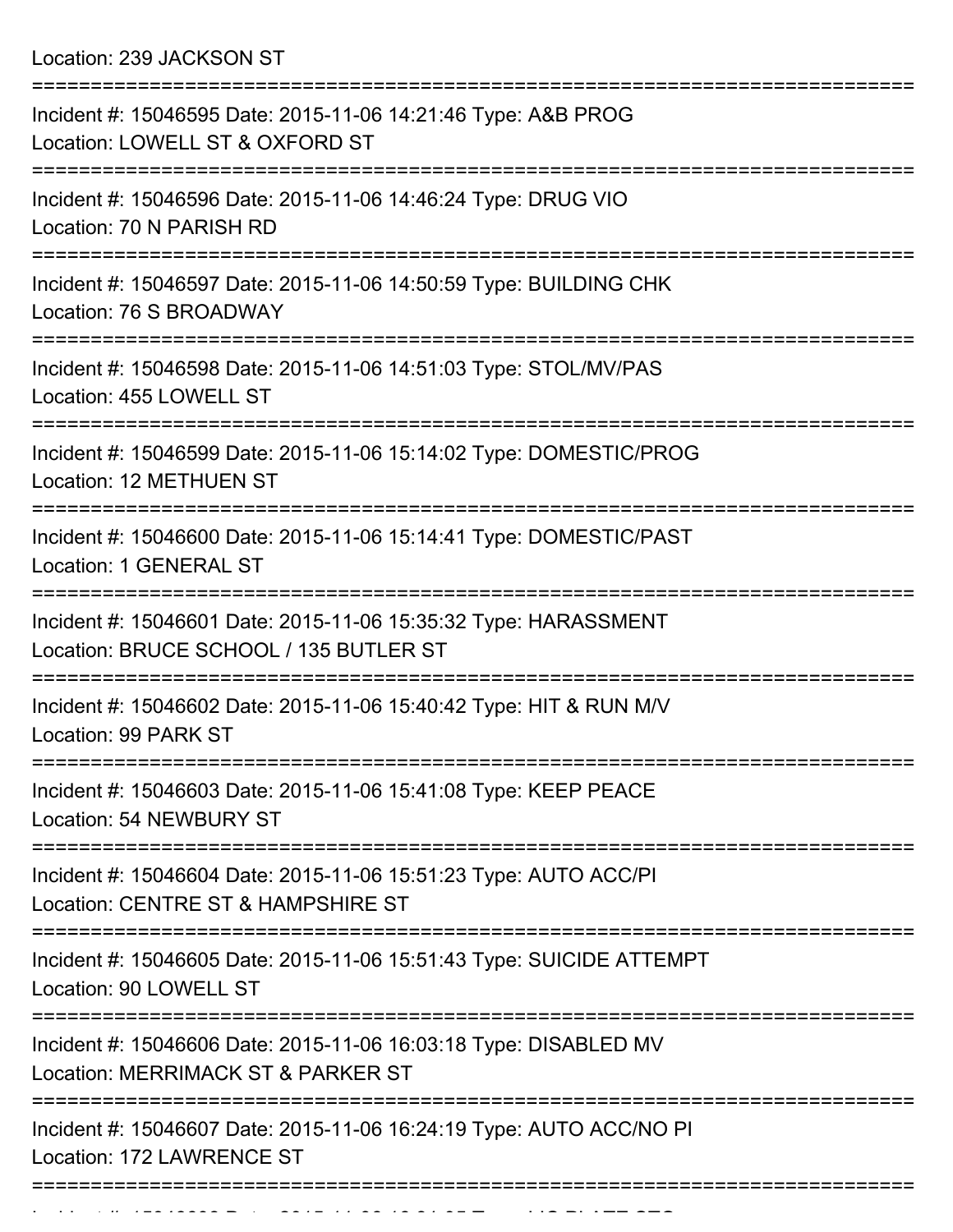Location: 30 BERNARD AV

| Incident #: 15046609 Date: 2015-11-06 16:32:15 Type: LIC PLATE STO<br>Location: 30 BERNARD AV                          |
|------------------------------------------------------------------------------------------------------------------------|
| Incident #: 15046610 Date: 2015-11-06 16:46:14 Type: A&B PAST<br>Location: PARTHUM SCHOOL / 255 E HAVERHILL ST         |
| Incident #: 15046611 Date: 2015-11-06 16:52:41 Type: 209A/SERVE<br>Location: 368 LOWELL ST                             |
| Incident #: 15046612 Date: 2015-11-06 17:04:38 Type: GENERAL SERV<br>Location: 267 JACKSON ST                          |
| Incident #: 15046613 Date: 2015-11-06 17:05:09 Type: ALARM/BURG<br>Location: ALVARADO RESIDENCE / 115 E HAVERHILL ST   |
| Incident #: 15046614 Date: 2015-11-06 17:13:53 Type: ANIMAL COMPL<br>Location: 20 ATKINSON ST                          |
| Incident #: 15046615 Date: 2015-11-06 17:15:16 Type: DISORDERLY<br>Location: 104 FARNHAM ST                            |
| Incident #: 15046616 Date: 2015-11-06 17:15:47 Type: M/V STOP<br>Location: BROADWAY & CANAL ST                         |
| Incident #: 15046617 Date: 2015-11-06 17:18:00 Type: LIC PLATE STO<br>Location: 12 CUSTER ST<br>-----------------      |
| Incident #: 15046618 Date: 2015-11-06 17:18:50 Type: B&E/PAST<br>Location: 5 RHINE ST FL 1                             |
| Incident #: 15046619 Date: 2015-11-06 17:22:30 Type: 209A/SERVE<br>Location: 77 HAWLEY ST #2<br>:===================== |
| Incident #: 15046620 Date: 2015-11-06 17:23:43 Type: ELDER SERVICE<br>Location: MARY IMMACULATE / 191 MAPLE ST         |
| Incident #: 15046621 Date: 2015-11-06 17:30:39 Type: DOMESTIC/PROG<br>Location: 158 SPRUCE ST FL 1                     |
|                                                                                                                        |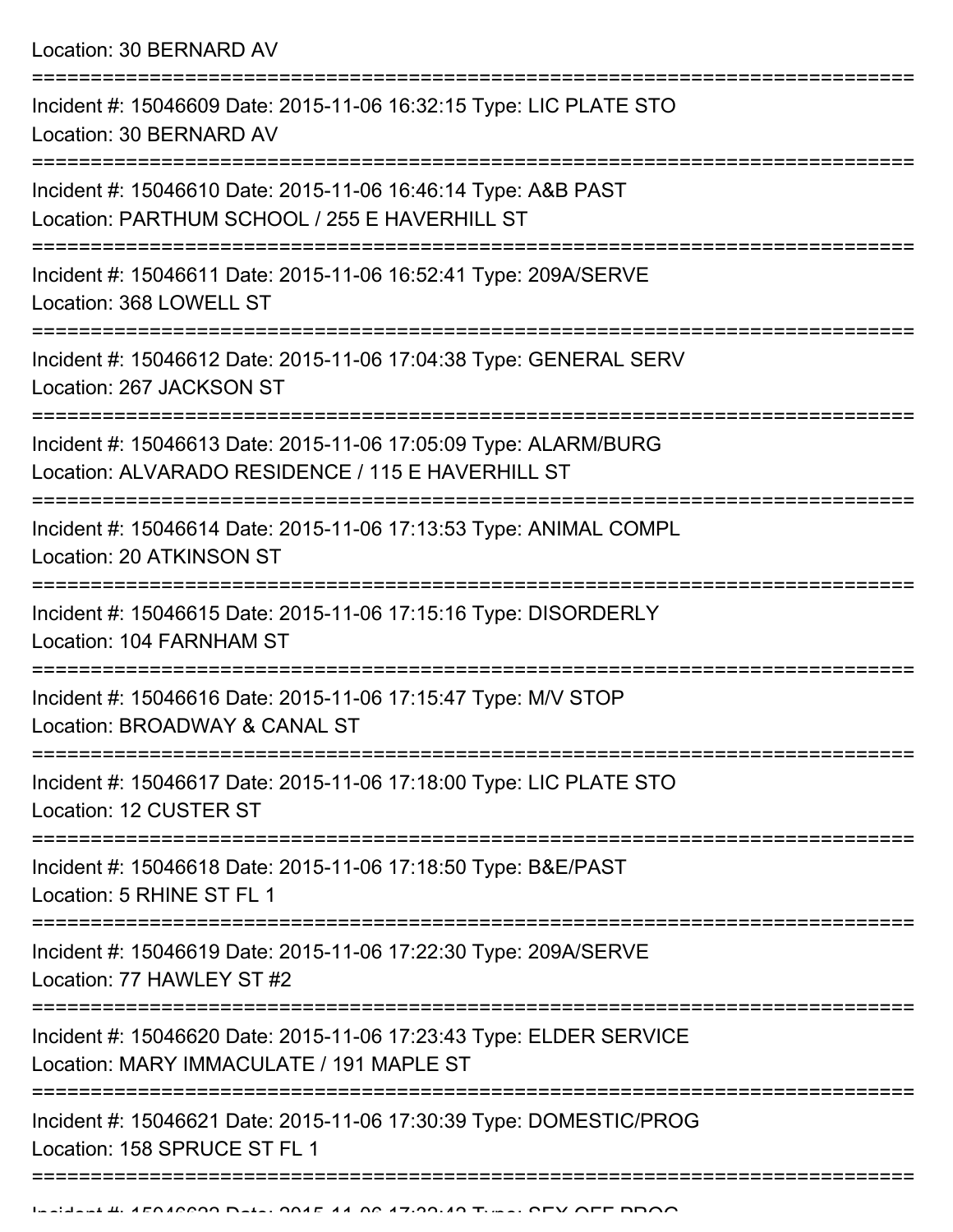| Location: HOWARD PLAYSTEAD / HAMPSHIRE ST & LAWRENCE ST<br>==================================<br>========================                                                                           |
|-----------------------------------------------------------------------------------------------------------------------------------------------------------------------------------------------------|
| Incident #: 15046623 Date: 2015-11-06 17:41:29 Type: MEDIC SUPPORT<br>Location: CROVETTI RESIDENCE / 96 NEWTON ST<br>======================================<br>==================================== |
| Incident #: 15046624 Date: 2015-11-06 17:47:06 Type: SUS PERS/MV<br>Location: 153 BEACON AV #3                                                                                                      |
| Incident #: 15046625 Date: 2015-11-06 17:51:56 Type: M/V STOP<br>Location: BROADWAY & PARK ST<br>=======================                                                                            |
| Incident #: 15046626 Date: 2015-11-06 17:54:02 Type: MEDIC SUPPORT<br>Location: 198 ESSEX ST #215                                                                                                   |
| Incident #: 15046627 Date: 2015-11-06 17:56:17 Type: M/V STOP<br><b>Location: CENTRAL BRIDGE</b>                                                                                                    |
| Incident #: 15046628 Date: 2015-11-06 17:57:14 Type: SUS PERS/MV<br>Location: ALDER ST & WALNUT ST                                                                                                  |
| Incident #: 15046629 Date: 2015-11-06 18:03:01 Type: NOISE ORD<br>Location: 18 WINTHROP AV FL 2                                                                                                     |
| Incident #: 15046630 Date: 2015-11-06 18:09:01 Type: TRESPASSING<br>Location: 383 HAVERHILL ST #31                                                                                                  |
| Incident #: 15046631 Date: 2015-11-06 18:27:28 Type: M/V STOP<br>Location: ALLSTON ST & HIGH ST                                                                                                     |
| Incident #: 15046632 Date: 2015-11-06 18:29:23 Type: DRUG VIO<br>Location: 25 STATE ST                                                                                                              |
| Incident #: 15046633 Date: 2015-11-06 18:44:25 Type: ALARM/BURG<br>Location: NEUCO / 94 GLENN ST                                                                                                    |
| Incident #: 15046634 Date: 2015-11-06 18:46:06 Type: CK WELL BEING<br>Location: 169 HAVERHILL ST #7                                                                                                 |
| Incident #: 15046635 Date: 2015-11-06 18:48:15 Type: SEX OFF PROG<br>Location: BRADFORD ST & BROADWAY                                                                                               |
| Incident #: 15046636 Date: 2015-11-06 19:04:30 Type: SUS PERS/MV                                                                                                                                    |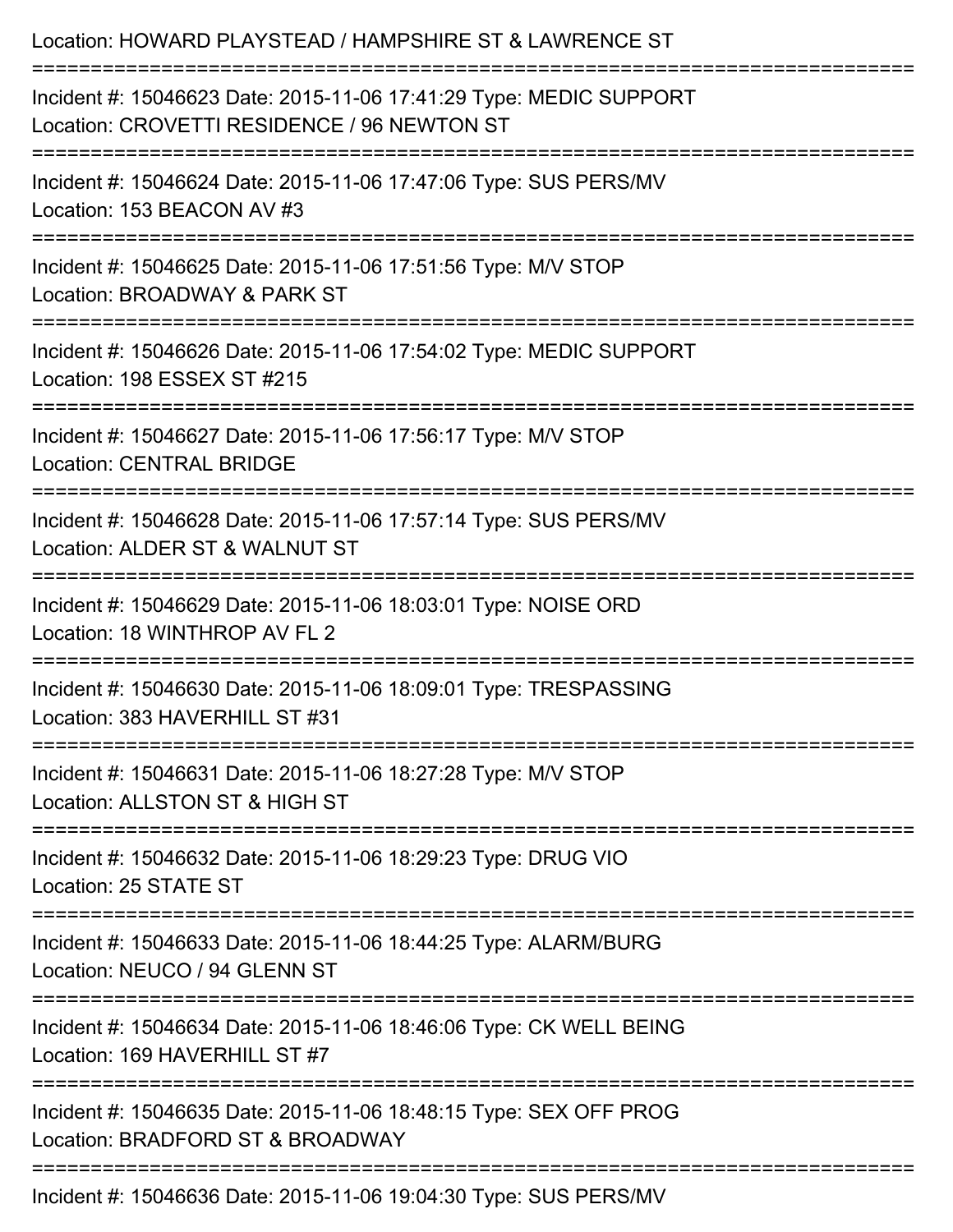| Incident #: 15046637 Date: 2015-11-06 19:11:26 Type: ALARM/BURG<br>Location: REGISTRY OF MOTOR VEHICLE / 73 WINTHROP AV |
|-------------------------------------------------------------------------------------------------------------------------|
| Incident #: 15046638 Date: 2015-11-06 19:13:04 Type: M/V STOP<br>Location: HAWLEY ST                                    |
| Incident #: 15046639 Date: 2015-11-06 19:20:52 Type: AUTO ACC/NO PI<br>Location: MILL ST & METHUEN                      |
| Incident #: 15046640 Date: 2015-11-06 19:27:11 Type: TOW OF M/V<br>Location: 150 PARK ST                                |
| Incident #: 15046641 Date: 2015-11-06 19:27:15 Type: MEDIC SUPPORT<br>Location: 248 BROADWAY #302                       |
| Incident #: 15046642 Date: 2015-11-06 20:01:47 Type: GENERAL SERV<br>Location: 9 BERKELEY ST                            |
| Incident #: 15046643 Date: 2015-11-06 20:03:40 Type: M/V STOP<br><b>Location: CROSS ST</b>                              |
| Incident #: 15046644 Date: 2015-11-06 20:05:23 Type: FIGHT<br>Location: 194 LAWRENCE ST #1                              |
| Incident #: 15046645 Date: 2015-11-06 20:12:01 Type: MAN DOWN<br>Location: 275 ANDOVER ST                               |
| Incident #: 15046646 Date: 2015-11-06 20:13:39 Type: MEDIC SUPPORT<br>Location: 13 NORRIS ST                            |
| Incident #: 15046647 Date: 2015-11-06 20:39:58 Type: SEX OFF. PAST<br>Location: 6 DIAMOND ST                            |
| Incident #: 15046648 Date: 2015-11-06 20:43:14 Type: B&E/PAST<br>Location: 29 SHERIDAN ST                               |
| Incident #: 15046650 Date: 2015-11-06 20:47:09 Type: SUICIDE ATTEMPT<br>Location: 5 JACKSON CT                          |
| Incident #: 15046649 Date: 2015-11-06 20:48:02 Type: THREATS                                                            |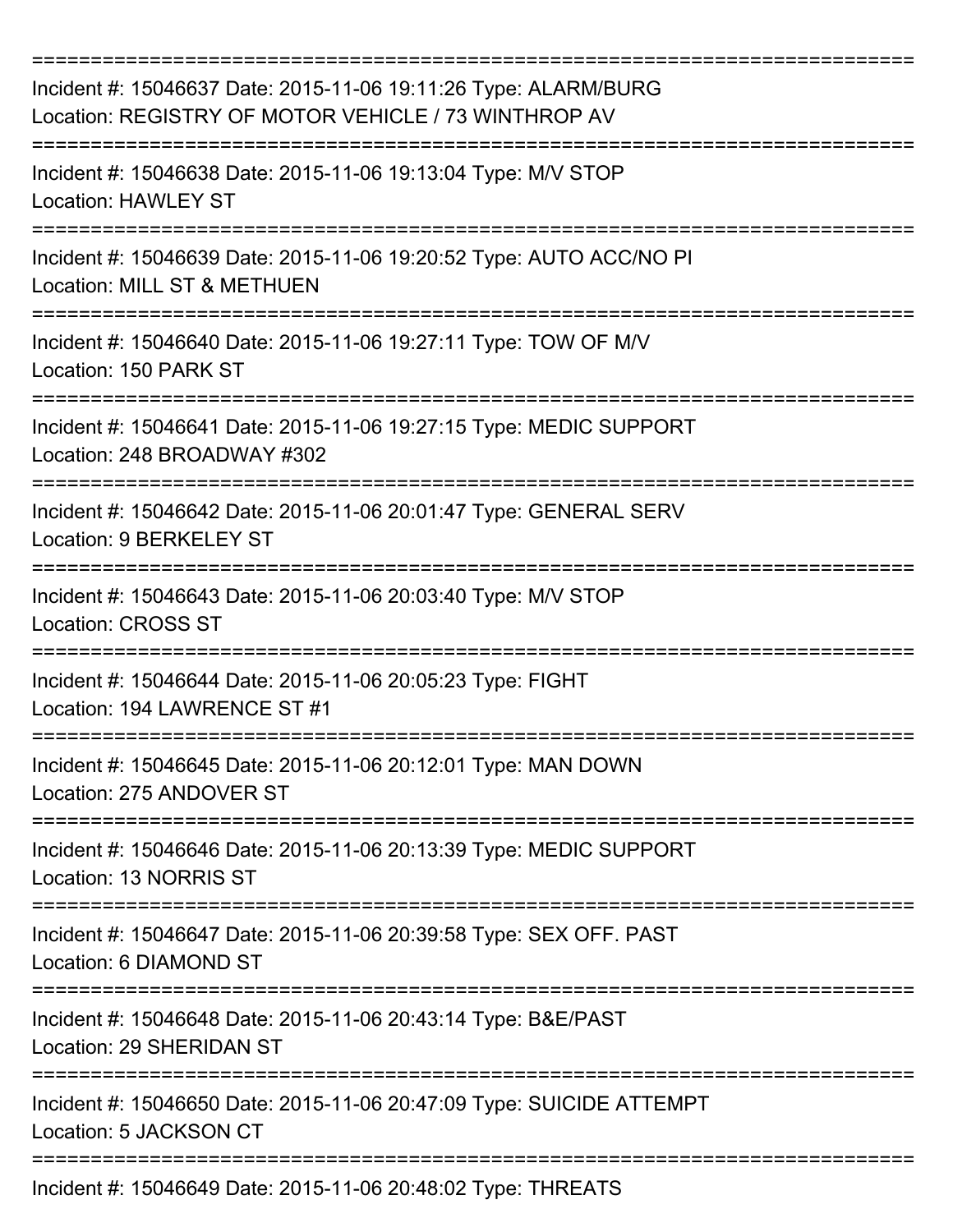| Incident #: 15046651 Date: 2015-11-06 21:00:57 Type: ALARM/BURG<br>Location: COMM/NISSAN / 1 COMMONWEALTH DR                    |
|---------------------------------------------------------------------------------------------------------------------------------|
| Incident #: 15046652 Date: 2015-11-06 21:29:30 Type: MAN DOWN<br>Location: 205 BROADWAY                                         |
| Incident #: 15046653 Date: 2015-11-06 21:31:07 Type: ANIMAL COMPL<br>Location: 162 DAWES ST                                     |
| Incident #: 15046654 Date: 2015-11-06 21:33:18 Type: UNWANTEDGUEST<br>Location: 544 ANDOVER ST #1                               |
| Incident #: 15046655 Date: 2015-11-06 21:34:04 Type: AUTO ACC/NO PI<br>Location: HAVERHILL ST & MARGIN ST                       |
| Incident #: 15046656 Date: 2015-11-06 21:44:06 Type: M/V STOP<br>Location: ANDOVER ST & S BROADWAY                              |
| Incident #: 15046657 Date: 2015-11-06 21:46:20 Type: MAL DAMG PROG<br>Location: BODWELL ST & GREENWOOD ST                       |
| Incident #: 15046658 Date: 2015-11-06 21:47:38 Type: MV/BLOCKING<br>Location: 70 BELMONT ST                                     |
| Incident #: 15046659 Date: 2015-11-06 21:51:02 Type: MAN DOWN<br>Location: 134 WALNUT ST                                        |
| ==================<br>Incident #: 15046660 Date: 2015-11-06 22:05:07 Type: MV/BLOCKING<br>Location: WASHINGTON MILLS / CANAL ST |
| Incident #: 15046661 Date: 2015-11-06 22:13:24 Type: MEDIC SUPPORT<br>Location: ZARZOUR RESIDENCE / 5 OAKLAND RD                |
| Incident #: 15046663 Date: 2015-11-06 22:23:44 Type: MEDIC SUPPORT<br>Location: 42 HAMPSHIRE ST FL 1                            |
| Incident #: 15046662 Date: 2015-11-06 22:24:00 Type: EXTRA SURVEIL<br>Location: BASSWOOD ST                                     |
| ------------------<br>Incident #: 15046664 Date: 2015-11-06 22:26:30 Type: EXTRA SURVEIL                                        |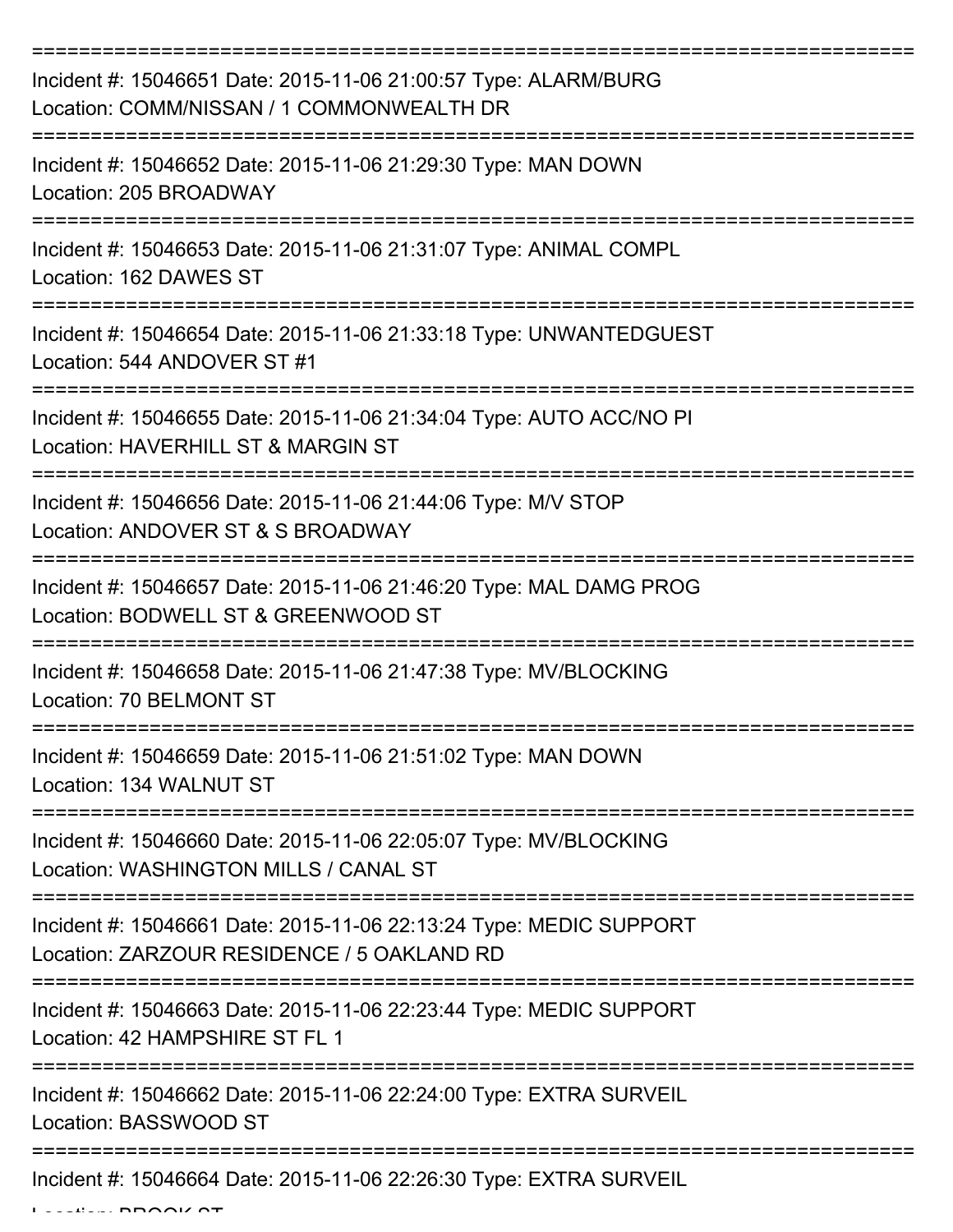| Incident #: 15046665 Date: 2015-11-06 22:28:47 Type: EXTRA SURVEIL<br><b>Location: HOWARD ST</b>    |
|-----------------------------------------------------------------------------------------------------|
| Incident #: 15046666 Date: 2015-11-06 22:30:23 Type: SHOTS FIRED<br>Location: PACKARD ST & EVERETT  |
| Incident #: 15046667 Date: 2015-11-06 22:31:13 Type: EXTRA SURVEIL<br>Location: 305 PROSPECT ST     |
| Incident #: 15046668 Date: 2015-11-06 22:48:27 Type: UNKNOWN PROB<br>Location: 99 UNION ST          |
| Incident #: 15046669 Date: 2015-11-06 22:48:53 Type: UNKNOWN PROB<br>Location: 99 NEWTON ST         |
| Incident #: 15046670 Date: 2015-11-06 22:51:49 Type: NOISE ORD<br>Location: 22 PARK ST              |
| Incident #: 15046671 Date: 2015-11-06 22:57:41 Type: WOMAN DOWN<br>Location: 379 HAVERHILL ST       |
| Incident #: 15046672 Date: 2015-11-06 23:02:28 Type: CK WELL BEING<br>Location: 36 ATKINSON ST FL 3 |
| Incident #: 15046673 Date: 2015-11-06 23:03:25 Type: M/V STOP<br>Location: S BROADWAY               |
| Incident #: 15046674 Date: 2015-11-06 23:04:54 Type: M/V STOP<br><b>Location: HOWARD ST</b>         |
| Incident #: 15046675 Date: 2015-11-06 23:05:19 Type: NOISE ORD<br>Location: BERKELEY ST & BRUCE ST  |
| Incident #: 15046676 Date: 2015-11-06 23:13:43 Type: M/V STOP<br>Location: WINTHROP AV              |
| Incident #: 15046677 Date: 2015-11-06 23:18:35 Type: ALARM/BURG<br>Location: 49 WALNUT ST           |
| Incident #: 15046678 Date: 2015-11-06 23:23:30 Type: LOUD NOISE                                     |